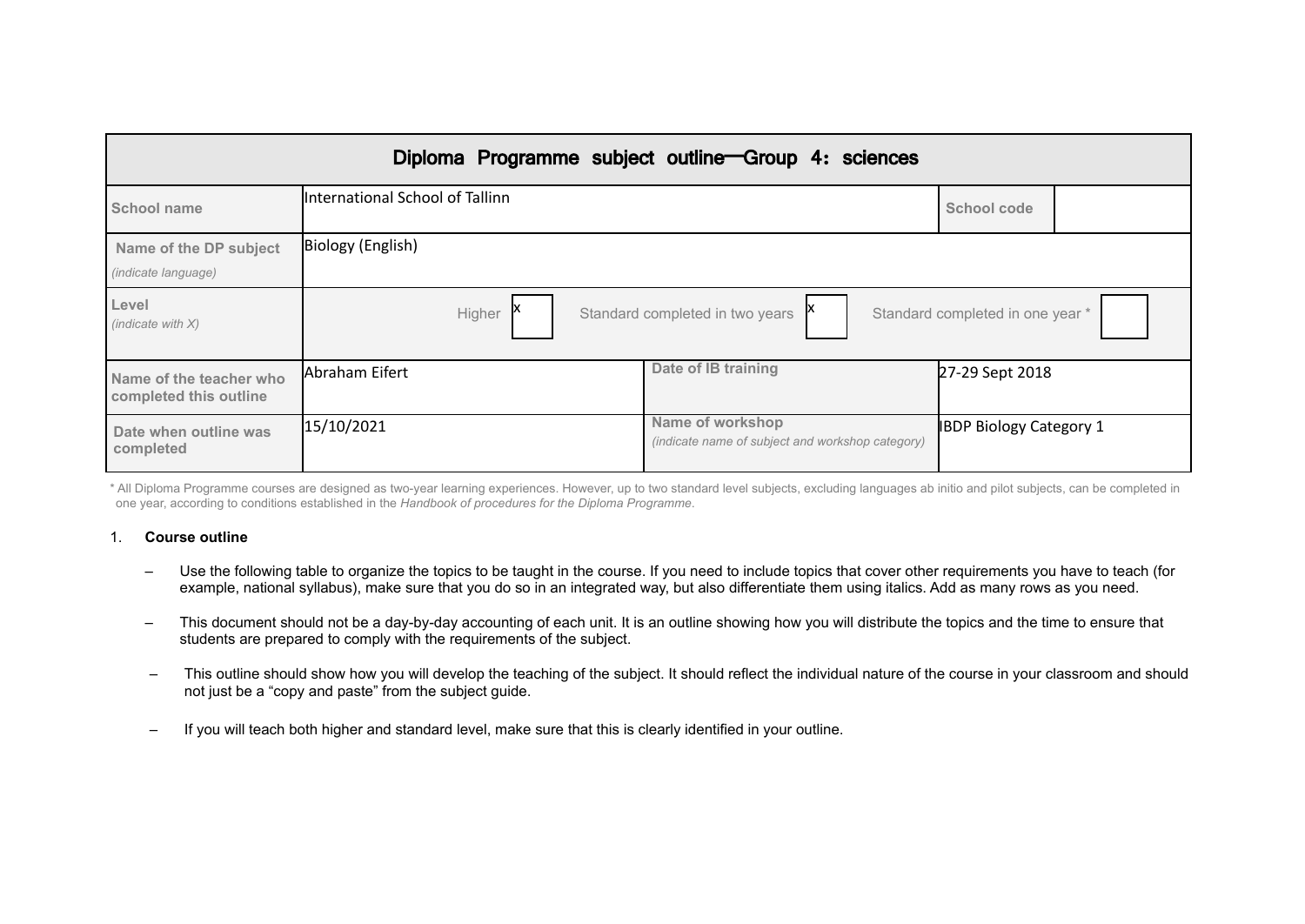|        | Topic/unit                                                                | <b>Contents</b>                                                                                                        | <b>Allocated time</b>                                   | <b>Assessment</b>                         | <b>Resources</b>                                                                          |
|--------|---------------------------------------------------------------------------|------------------------------------------------------------------------------------------------------------------------|---------------------------------------------------------|-------------------------------------------|-------------------------------------------------------------------------------------------|
|        | (as identified in<br>the IB subject<br>guide)                             |                                                                                                                        | 45<br>minutes.<br>One class is                          | instruments to<br>be used                 | List the main resources to be<br>used, including information<br>technology if applicable. |
|        | State the topics/units in the<br>order you are planning to<br>teach them. |                                                                                                                        | classes.<br>ľб<br>In one week there are                 |                                           |                                                                                           |
| Year 1 | Topic 1 - Cells                                                           | Core topics:                                                                                                           | SL/HL: 20 classes - 3.5 weeks                           | <b>Topic Worksheets</b>                   | A/V Presentations                                                                         |
|        |                                                                           | Introduction to cells<br>Ultrastructure of<br>$\overline{\phantom{a}}$<br>cells                                        |                                                         | Unit Exams (with past<br>paper questions) | <b>Topic Slides</b>                                                                       |
|        |                                                                           | Membrane structure<br>$\overline{\phantom{a}}$<br>Membrane<br>transport                                                |                                                         | $\bullet$<br>1 and Paper 2<br>formatting  | Based on Paper   Pearson Baccalaureate<br>Biology                                         |
|        |                                                                           | Origin of cells<br><b>Cell Division</b>                                                                                |                                                         | Lab Practicals and write IB Diploma       | Cambridge Biology for the                                                                 |
|        | Topic 4 - Ecology                                                         | Core topics:<br>Species,<br>communities and<br>ecosystems<br>Energy flow<br>$\overline{\phantom{a}}$<br>Climate change | SL/HL: 16 classes - 2.5 weeks                           | ups                                       | Oxford Study Course<br>Home - BIOLOGY<br>Explorelearning.com                              |
|        | Topic 2 - Molecular<br>Biology, Topic 7 -<br>Nucleic Acids HL &           | Core topics:<br>Molecules to<br>$\mathbb{L}$<br>Metabolism                                                             | SL: 28 classes - 5 weeks<br>AHL: 31 classes - 5.5 weeks |                                           | <b>PhET</b> simulations<br>BioNinja                                                       |
|        | Topic 8 - Metabolism<br>ΙHΓ                                               | Water<br>$\overline{\phantom{a}}$<br>Carbohydrates and<br>$\overline{\phantom{a}}$<br>Lipids                           |                                                         |                                           | BioZone                                                                                   |
|        |                                                                           | Proteins<br>$\overline{\phantom{a}}$<br>Enzymes<br>$\overline{\phantom{a}}$                                            |                                                         |                                           | <b>Biology Summary Sheets</b>                                                             |
|        |                                                                           | Structure of DNA &<br><b>RNA</b><br>DNA Replication,<br>Transcription,                                                 |                                                         |                                           | <b>IB QuestionBank</b>                                                                    |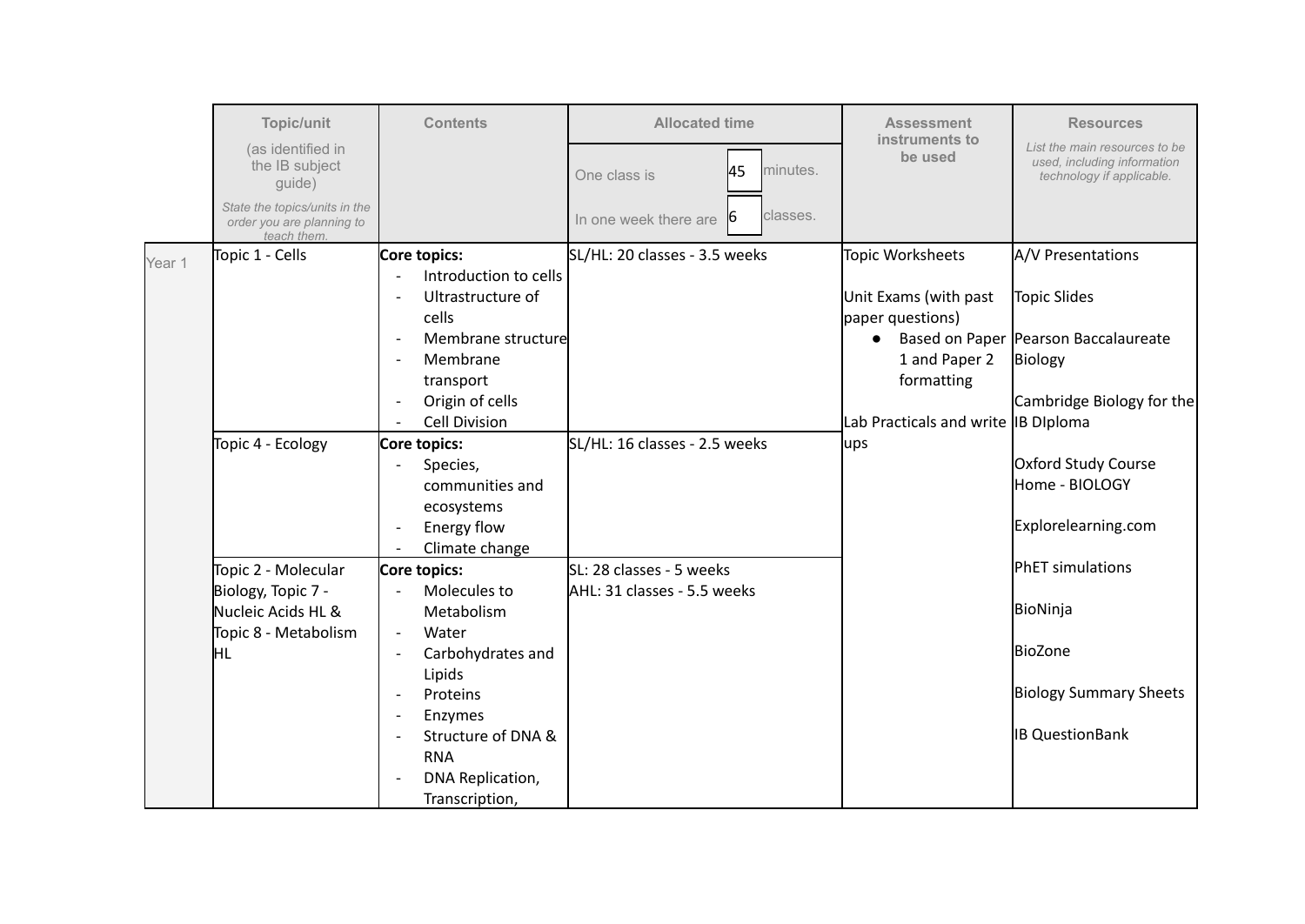|        |                      | Translation                                         |                              |                       |                                      |
|--------|----------------------|-----------------------------------------------------|------------------------------|-----------------------|--------------------------------------|
|        |                      | <b>Cell Respiration</b><br>$\overline{\phantom{a}}$ |                              |                       |                                      |
|        |                      | Photosynthesis<br>$\overline{a}$                    |                              |                       |                                      |
|        |                      |                                                     |                              |                       |                                      |
|        |                      | <b>Additional HL topics:</b>                        |                              |                       |                                      |
|        |                      | DNA structure and                                   |                              |                       |                                      |
|        |                      | replication                                         |                              |                       |                                      |
|        |                      | Transcription and<br>$\overline{\phantom{a}}$       |                              |                       |                                      |
|        |                      | gene expression                                     |                              |                       |                                      |
|        |                      | Translation<br>$\overline{\phantom{a}}$             |                              |                       |                                      |
|        |                      | Metabolism<br>$\overline{\phantom{a}}$              |                              |                       |                                      |
|        |                      | <b>Cell Respiration</b><br>$\overline{\phantom{a}}$ |                              |                       |                                      |
|        |                      | Photosynthesis<br>$\overline{\phantom{a}}$          |                              |                       |                                      |
|        | Topic 3 - Genetics & | Core topics:                                        | SL: 20 classes - 3.5 weeks   |                       |                                      |
|        | Topic 10 HL          | Genes<br>$\overline{\phantom{a}}$                   | AHL: 8 classes - 2.5 weeks   |                       |                                      |
|        |                      | Chromosomes<br>$\blacksquare$                       |                              |                       |                                      |
|        |                      | Meiosis<br>$\overline{\phantom{a}}$                 |                              |                       |                                      |
|        |                      | Inheritance<br>$\overline{\phantom{a}}$             |                              |                       |                                      |
|        |                      | Genetic<br>$\overline{\phantom{a}}$                 |                              |                       |                                      |
|        |                      | Modification and                                    |                              |                       |                                      |
|        |                      | Biotechnology                                       |                              |                       |                                      |
|        |                      |                                                     |                              |                       |                                      |
|        |                      | <b>Additional HL topics:</b>                        |                              |                       |                                      |
|        |                      | Meiosis                                             |                              |                       |                                      |
|        |                      | Inheritance<br>$\overline{\phantom{a}}$             |                              |                       |                                      |
|        | A Topic Exploration  | Introduction of IA                                  | SL/HL: 2 classes - 0.5 weeks |                       |                                      |
|        |                      | <b>Requirements</b>                                 |                              |                       |                                      |
|        |                      |                                                     |                              |                       |                                      |
|        |                      | <b>Exploration of Topics</b>                        |                              |                       |                                      |
| Year 2 | IA Planning and      | Proposal of specific IA                             | SL/HL: 3 classes - 0.5 weeks | Topic Worksheets      | A/V Presentations                    |
|        | Proposal             | experiment                                          |                              |                       |                                      |
|        |                      |                                                     |                              | Unit Exams (with past | Topic Slides                         |
|        |                      | Pending approval,                                   |                              | paper questions)      |                                      |
|        |                      | planning of method                                  |                              | $\bullet$             | Based on Paper Pearson Baccalaureate |
|        |                      |                                                     |                              | 1 and Paper 2         | Biology                              |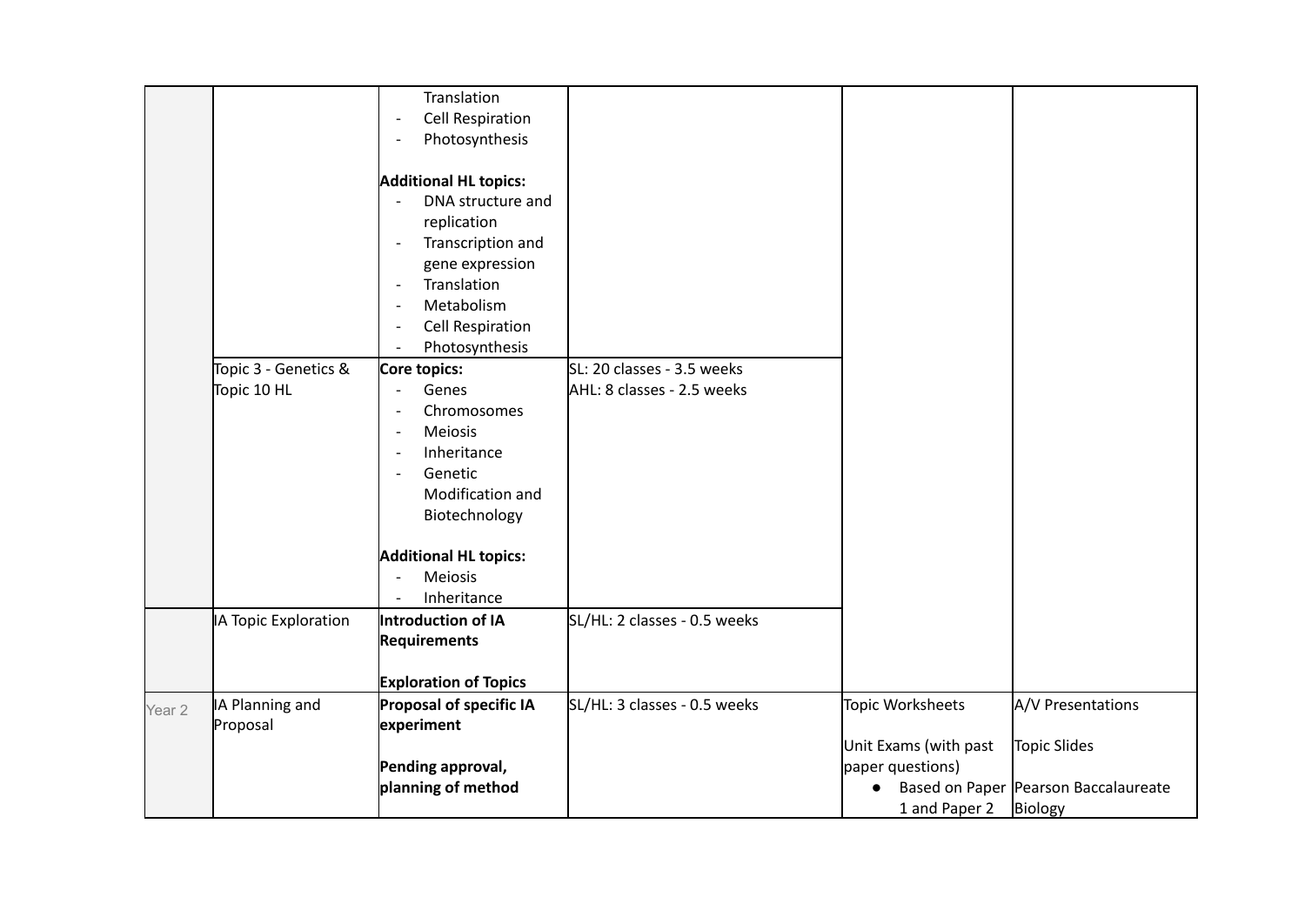| Topic 5 - Evolution and Core topics: |                                               | SL: 16 classes - 2.5 weeks  | formatting                          |                               |
|--------------------------------------|-----------------------------------------------|-----------------------------|-------------------------------------|-------------------------------|
| Biodiversity                         | Evidence for                                  | AHL: 2 classes - 0.5 weeks  |                                     | Cambridge Biology for the     |
|                                      | Evolution                                     |                             | Lab Practicals and write IB Diploma |                               |
|                                      | <b>Natural Selection</b>                      |                             | ups                                 |                               |
|                                      | Classification of<br>$\overline{\phantom{a}}$ |                             |                                     | Oxford Study Course           |
|                                      | Biodiversity                                  |                             |                                     | Home - BIOLOGY                |
|                                      | Cladistics<br>$\overline{\phantom{a}}$        |                             |                                     |                               |
|                                      |                                               |                             |                                     | Explorelearning.com           |
|                                      | <b>Additional HL topics:</b>                  |                             |                                     |                               |
|                                      | Gene Pool and                                 |                             |                                     | PhET simulations              |
|                                      | Speciation                                    |                             |                                     |                               |
| IA Lab Work                          | In-Class time to perform                      | SL/HL: 6 classes - 1 week   |                                     | BioNinja                      |
|                                      | experiments and begin                         |                             |                                     |                               |
|                                      | the writing process                           |                             |                                     | BioZone                       |
| Topic 6 - Human                      | Core topics:                                  | SL: 27 classes - 4.5 weeks  |                                     |                               |
| Physiology & Topic 11 -              | Digestion and<br>$\overline{\phantom{a}}$     | AHL: 22 classes - 3.5 weeks |                                     | <b>Biology Summary Sheets</b> |
| Animal Physiology                    | absorption                                    |                             |                                     | <b>IB QuestionBank</b>        |
|                                      | The blood system                              |                             |                                     |                               |
|                                      | Defence against<br>infectious disease         |                             |                                     |                               |
|                                      | Gas exchange<br>$\overline{\phantom{a}}$      |                             |                                     |                               |
|                                      | Neuron and<br>$\overline{\phantom{0}}$        |                             |                                     |                               |
|                                      | synapses                                      |                             |                                     |                               |
|                                      | Hormones,                                     |                             |                                     |                               |
|                                      | homeostasis and                               |                             |                                     |                               |
|                                      | reproduction                                  |                             |                                     |                               |
|                                      |                                               |                             |                                     |                               |
|                                      | <b>Additional HL topics:</b>                  |                             |                                     |                               |
|                                      | Antibody production                           |                             |                                     |                               |
|                                      | and vaccination                               |                             |                                     |                               |
|                                      | Movement                                      |                             |                                     |                               |
|                                      | The Kidney and                                |                             |                                     |                               |
|                                      | osmoregulation                                |                             |                                     |                               |
|                                      | Sexual reproduction                           |                             |                                     |                               |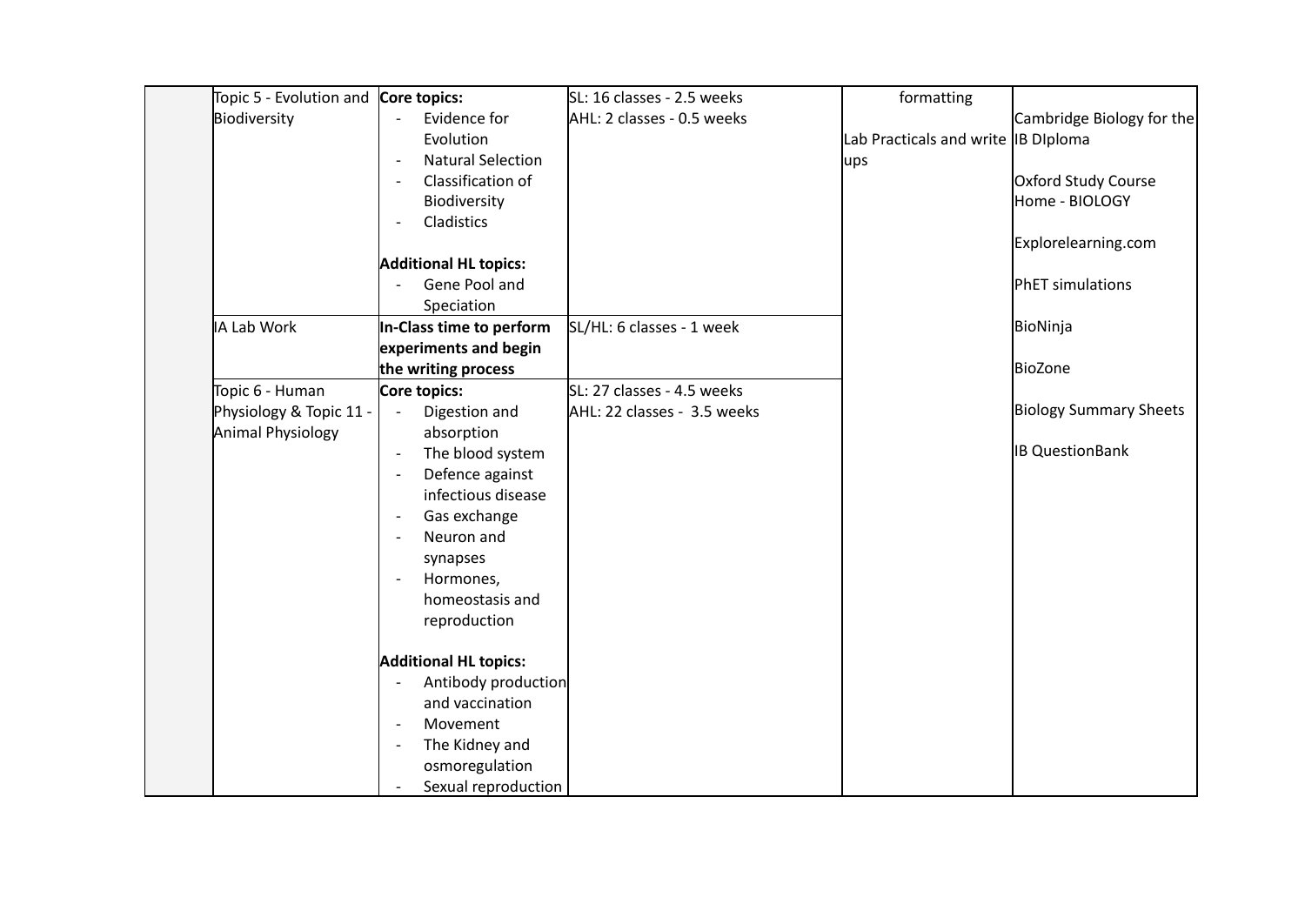| Topic 9 - Plant Biology | <b>Additional HL topics:</b>                    | AHL: 18 classes - 3 weeks |  |
|-------------------------|-------------------------------------------------|---------------------------|--|
|                         | Transport in xylem<br>$\overline{\phantom{a}}$  |                           |  |
|                         | of plants                                       |                           |  |
|                         | Transport in Phloem<br>$\overline{\phantom{a}}$ |                           |  |
|                         | of plants                                       |                           |  |
|                         | Growth in plants<br>$\overline{\phantom{a}}$    |                           |  |
|                         | Reproduction in                                 |                           |  |
|                         | plants                                          |                           |  |

## 2. **The group 4 project**

As the IB guides say, "The group 4 project is a collaborative activity where students from different group 4 subjects work together on a scientific or technological topic, allowing for concepts and perceptions from across the disciplines to be shared in line with aim 10—that is, to 'encourage an understanding of the relationships between scientific disciplines and the overarching nature of the scientific method.'" Describe how you will organize this activity. Indicate the timeline and subjects involved, if applicable.

The group 4 project will be crafted to be largely student led. The science team will pick a broad theme or category that all groups must work within (such as 'sustainability', 'forestry' or a similar topic). At least one student enrolled in each discipline will be placed into groups and devise a project, experiment, or exploration related to the larger theme. Elements from all scientific disciplines will be identified and included in the projects.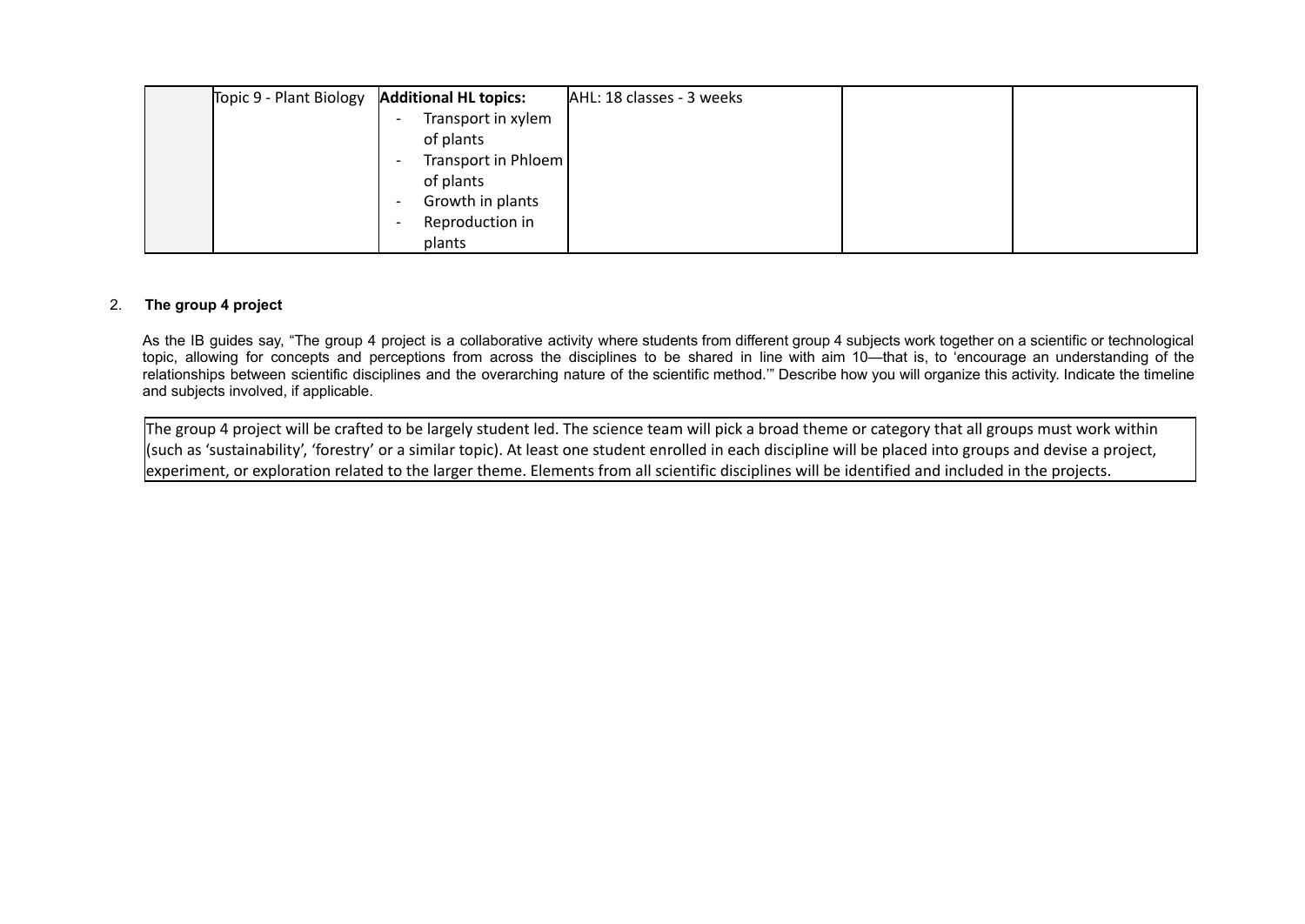# 3. **IB practical work and the internal assessment requirement to be completed during the course**

As you know, students should undergo practical work related to the syllabus.

• Physics, chemistry and biology: 40 hours (at standard level) or 60 hours (at higher level)

Use the table below to indicate the name of the experiment you would propose for the different topics in the syllabus.

## An example is given. Add as many rows as necessary.

| Name of the topic                                              | <b>Experiment</b>                 | Any ICT used?<br>Remember you must use all five within your programme. |
|----------------------------------------------------------------|-----------------------------------|------------------------------------------------------------------------|
| Acids and bases                                                | Titration                         | Yes                                                                    |
| Topic 1.1 - Introduction to Cells                              | Light Microscopy Lab              |                                                                        |
| Topic 1.1 - Introduction to Cells                              | Surface Area-to-Volume Lab        |                                                                        |
| Topic 1.2 - Ultrastructure of Cells                            | Ultrastructure Microscopy Lab     |                                                                        |
| Topic 1.4 - Membrane Transport                                 | Potato Osmolarity Lab             |                                                                        |
| Topic 1.6 - Cell Division                                      | Cell Division Gizmos Lab          | <b>Yes</b>                                                             |
| Topic 2.5 - Enzymes                                            | Catalase Enzyme Reaction Rate Lab |                                                                        |
| Topic 2.6 - DNA and RNA Structure and Function                 | DNA Building Gizmos Lab           | <b>Yes</b>                                                             |
| Topic 2.7 - DNA Replication, Transcription, and<br>Translation | <b>RNA to Protein Gizmos Lab</b>  | <b>Yes</b>                                                             |
| Topic 2.9 - Photosynthesis                                     | Chlorophyll Chromatography Lab    |                                                                        |
| Topic 3.2 - Chromosomes                                        | <b>Genebank Lab</b>               | <b>Yes</b>                                                             |
| Topic 4.1 - Species, Communities, and Ecosystems Mesocosm Lab  |                                   |                                                                        |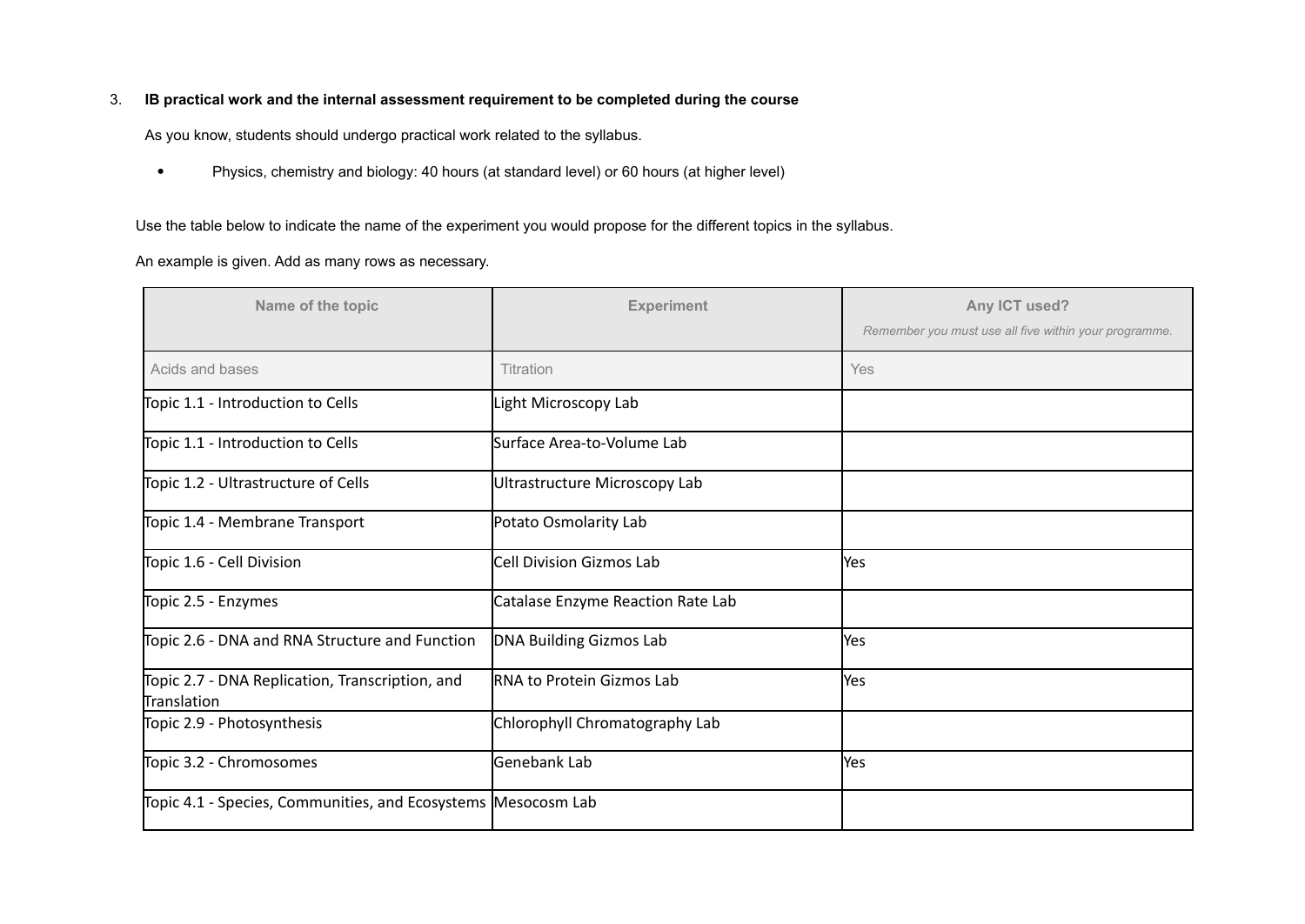| Topic 4.1 - Species, Communities, and Ecosystems Chi-Square Test Lab |                                      |              |
|----------------------------------------------------------------------|--------------------------------------|--------------|
| Topic 4.2 - Energy Flow                                              | Biomass Calorimeter Lab              |              |
| Topic 4.3 - Carbon Cycling                                           | Carbon Cycle Gizmos Lab              | <b>Yes</b>   |
| Topic 5.2 - Natural Selection                                        | Rainfall and Bird beaks Gizmos Lab   | <b>I</b> Yes |
| Topic 5.2 - Natural Selection                                        | Natural Selection Gizmos Lab         | <b>Yes</b>   |
| Topic 5.3 - Classification of Biodiversity                           | Dichotomous Key Gizmos Lab           | <b>I</b> Yes |
| Topic 5.3 - Classification of Biodiversity                           | Dichotomous Key Creation Lab         |              |
| Topic 6.2 - The Blood System                                         | <b>Heart Dissection Optional Lab</b> |              |
| Topic 6.4 - Gas Exchange                                             | Human Respiration Lab                |              |
| Topic 9.1 - Transport in the Xylem of Plants                         | Plant Transpiration Lab              |              |

# 4. **Laboratory facilities**

Describe the laboratory and indicate whether it is presently equipped to facilitate the practical work that you have indicated in the chart above. If it is not, indicate the timeline to achieve this objective and describe the safety measures that are applicable.

Currently there is a limited laboratory space in the school. Students can perform small experiments at their desks and in the windowsills. Hotplates are used in lieu of bunsen burners. Safety goggles and gloves are provided when needed. In addition, laboratory simulations are performed using PhET and explorelearning. A full laboratory space is being built in the new school (2022-23) which will allow for students to perform additional practical work.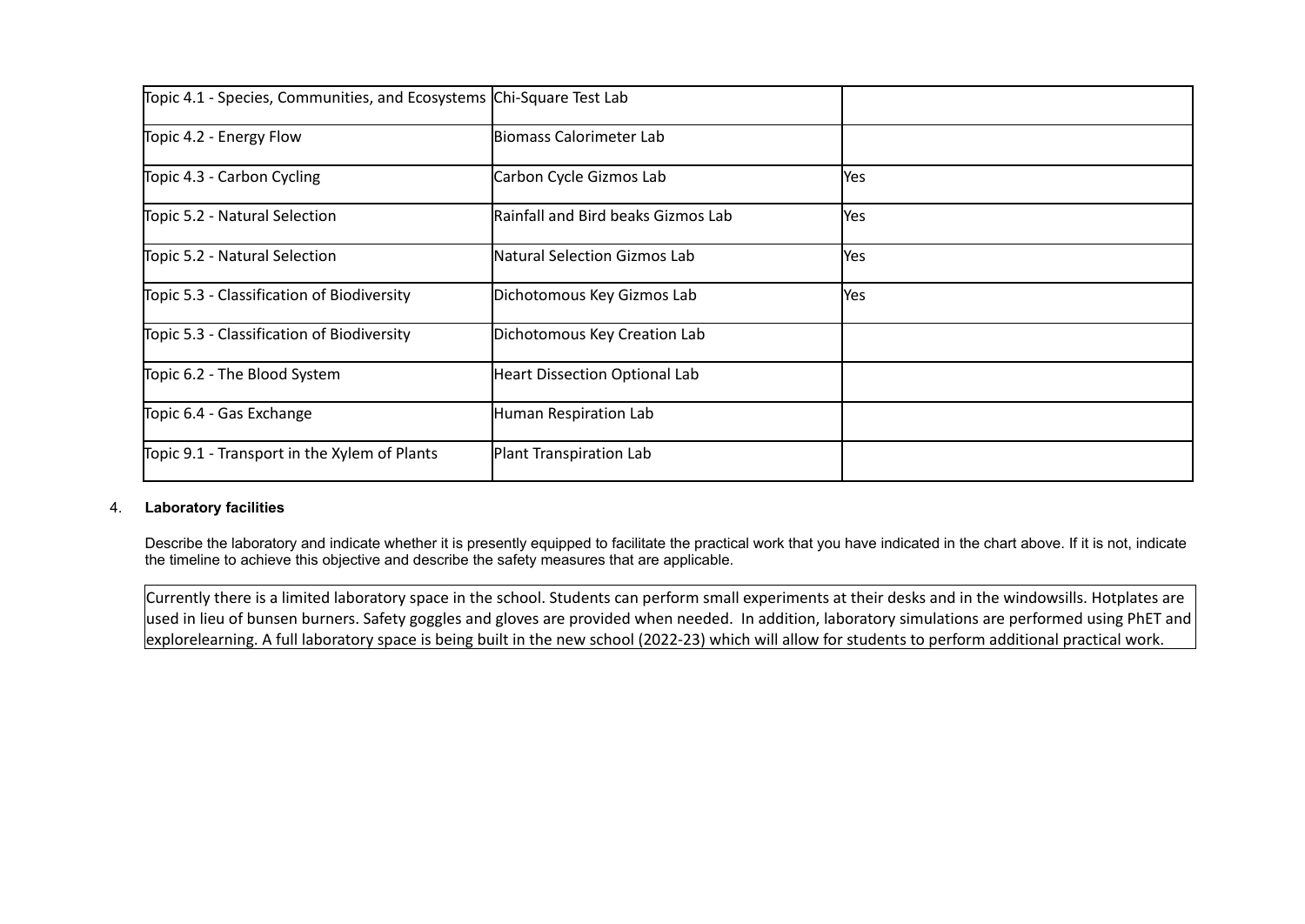#### 5. **Other resources**

Indicate what other resources the school has to support the implementation of the subject and what plans there are to improve them, if needed.

The school has access to explore learning simulations and is planning to get IB QuestionBank for the purpose of Exam making and mark scheme practice.

#### 6. **Links to TOK**

You are expected to explore links between the topics of your subject and TOK. As an example of how you would do this, choose one topic from your course outline that would allow your students to make links with TOK. Describe how you would plan the lesson.

| <b>Topic</b>                  | Link with TOK (including description of lesson plan)                                                                                                                                                                                                                                                                                                                                         |
|-------------------------------|----------------------------------------------------------------------------------------------------------------------------------------------------------------------------------------------------------------------------------------------------------------------------------------------------------------------------------------------------------------------------------------------|
| Topic 5.2 - Natural Selection | The Theory of Natural Selection - What level of evidential support is required to consider something a scientific theory,<br>and what kinds of evidence are acceptable? Research the types of evidence that support the theory of evolution by<br>natural selection and compare this with the other 'theories' (of the non-scientific variety) that explain the origins of<br>living things. |

## 7. **Approaches to learning**

Every IB course should contribute to the development of students' approaches to learning skills. As an example of how you would do this, choose one topic from your outline that would allow your students to specifically develop one or more of these skill categories (thinking, communication, social, self-management or research).

| <b>Topic</b> | Contribution to the development of students' approaches to learning skills (including one or more skill category)               |
|--------------|---------------------------------------------------------------------------------------------------------------------------------|
|              | Topic 2 - Molecular Biology   Critical Thinking skills in labs and tests.<br>Self- management skills in course projects and IA. |